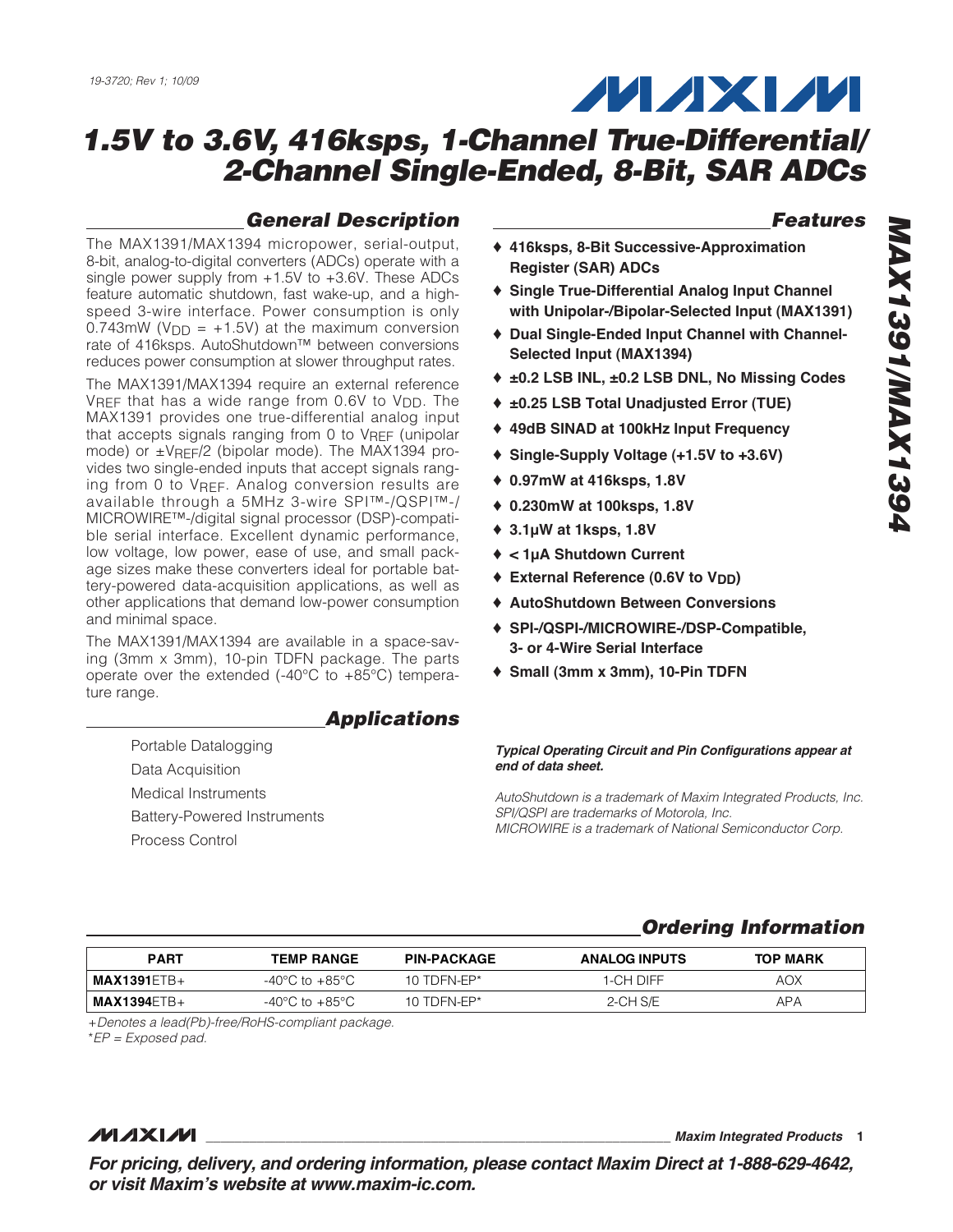### **ABSOLUTE MAXIMUM RATINGS**

VDD to GND..............................................................-0.3V to +4V SCLK, CS, OE, CH1/CH2, UNI/BIP, DOUT to GND.........................................-0.3V to (VDD + 0.3V) AIN+, AIN-, AIN1, AIN2, REF to GND ........-0.3V to  $(V_{DD} + 0.3V)$ Maximum Current into Any Pin .........................................±50mA

Continuous Power Dissipation  $(T_A = +70^{\circ}C)$ 

10-Pin TDFN (derate 18.5mW/°C above +70°C) ....1481.5mW

Stresses beyond those listed under "Absolute Maximum Ratings" may cause permanent damage to the device. These are stress ratings only, and functional operation of the device at these or any other conditions beyond those indicated in the operational sections of the specifications is not implied. Exposure to absolute maximum rating conditions for extended periods may affect device reliability.

## **ELECTRICAL CHARACTERISTICS**

( $V_{DD}$  = +1.5V to +3.6V,  $V_{REF}$  =  $V_{DD}$ ,  $C_{REF}$  = 0.1µF,  $f_{SCLK}$  = 5MHz,  $T_A$  =  $T_{MIN}$  to  $T_{MAX}$ , unless otherwise noted. Typical values are at  $T_A = +25$ °C.) (Note 1)

| <b>PARAMETER</b>                        | <b>SYMBOL</b> | <b>CONDITIONS</b>                                                |         | <b>MIN</b> | <b>TYP</b>     | <b>MAX</b> | <b>UNITS</b> |
|-----------------------------------------|---------------|------------------------------------------------------------------|---------|------------|----------------|------------|--------------|
| DC ACCURACY (Note 2)                    |               |                                                                  |         |            |                |            |              |
| Resolution                              |               |                                                                  |         | 8          |                |            | <b>Bits</b>  |
| <b>Integral Nonlinearity</b>            | INL           |                                                                  |         |            |                | ±0.2       | <b>LSB</b>   |
| <b>Differential Nonlinearity</b>        | <b>DNL</b>    | No missing code overtemperature                                  |         |            |                | ±0.2       | <b>LSB</b>   |
| Offset Error                            |               |                                                                  |         |            |                | ±0.15      | <b>LSB</b>   |
| Gain Error                              |               | Offset nulled                                                    |         |            |                | ±0.15      | <b>LSB</b>   |
| <b>Total Unadjusted Error</b>           | <b>TUE</b>    |                                                                  |         |            |                | ±0.25      | <b>LSB</b>   |
| Offset-Error Temperature<br>Coefficient |               |                                                                  |         |            | ±25            |            | mLSB/°C      |
| Gain-Error Temperature<br>Coefficient   |               |                                                                  |         |            | $\pm 0.06$     |            | mLSB/°C      |
| Channel-to-Channel Offset<br>Matching   |               | MAX1394 only                                                     |         |            | ±0.05          |            | <b>LSB</b>   |
| Channel-to-Channel Gain<br>Matching     |               | MAX1394 only                                                     |         |            | ±0.05          |            | <b>LSB</b>   |
| Input Common-Mode Rejection             | <b>CMR</b>    | $V_{CM} = 0$ to $V_{DD}$ , MAX1391 only                          |         |            | ±0.1           |            | mV/V         |
| <b>DYNAMIC SPECIFICATIONS (Note 3)</b>  |               |                                                                  |         |            |                |            |              |
| Signal-to-Noise Plus Distortion         | <b>SINAD</b>  |                                                                  |         | 49         |                |            | dB           |
| Signal-to-Noise Ratio                   | <b>SNR</b>    |                                                                  |         | 49         |                |            | dB           |
| <b>Total Harmonic Distortion</b>        | <b>THD</b>    |                                                                  |         |            |                | $-65$      | dBc          |
| Spurious-Free Dynamic Range             | <b>SFDR</b>   |                                                                  |         |            |                | $-66$      | dBc          |
| Intermodulation Distortion              | <b>IMD</b>    | $f_{IN1}$ = 98kHz at -6.5dBFS,<br>$f_{IN2}$ = 102kHz at -6.5dBFS |         |            | $-73$          |            | dB           |
| Channel-to-Channel Crosstalk            |               | MAX1394 only                                                     |         |            | $-70$          |            | dB           |
| Full-Power Bandwidth                    |               | -3dB point                                                       |         |            | $\overline{4}$ |            | <b>MHz</b>   |
| Full-Linear Bandwidth                   |               | SINAD > 48dB                                                     | MAX1391 |            | 200            |            | kHz          |
|                                         |               |                                                                  | MAX1394 |            | 150            |            |              |
| <b>CONVERSION RATE</b>                  |               |                                                                  |         |            |                |            |              |
| <b>Conversion Time</b>                  | tconv         | 9 clock cycles per conversion                                    |         | 1.8        |                |            | $\mu s$      |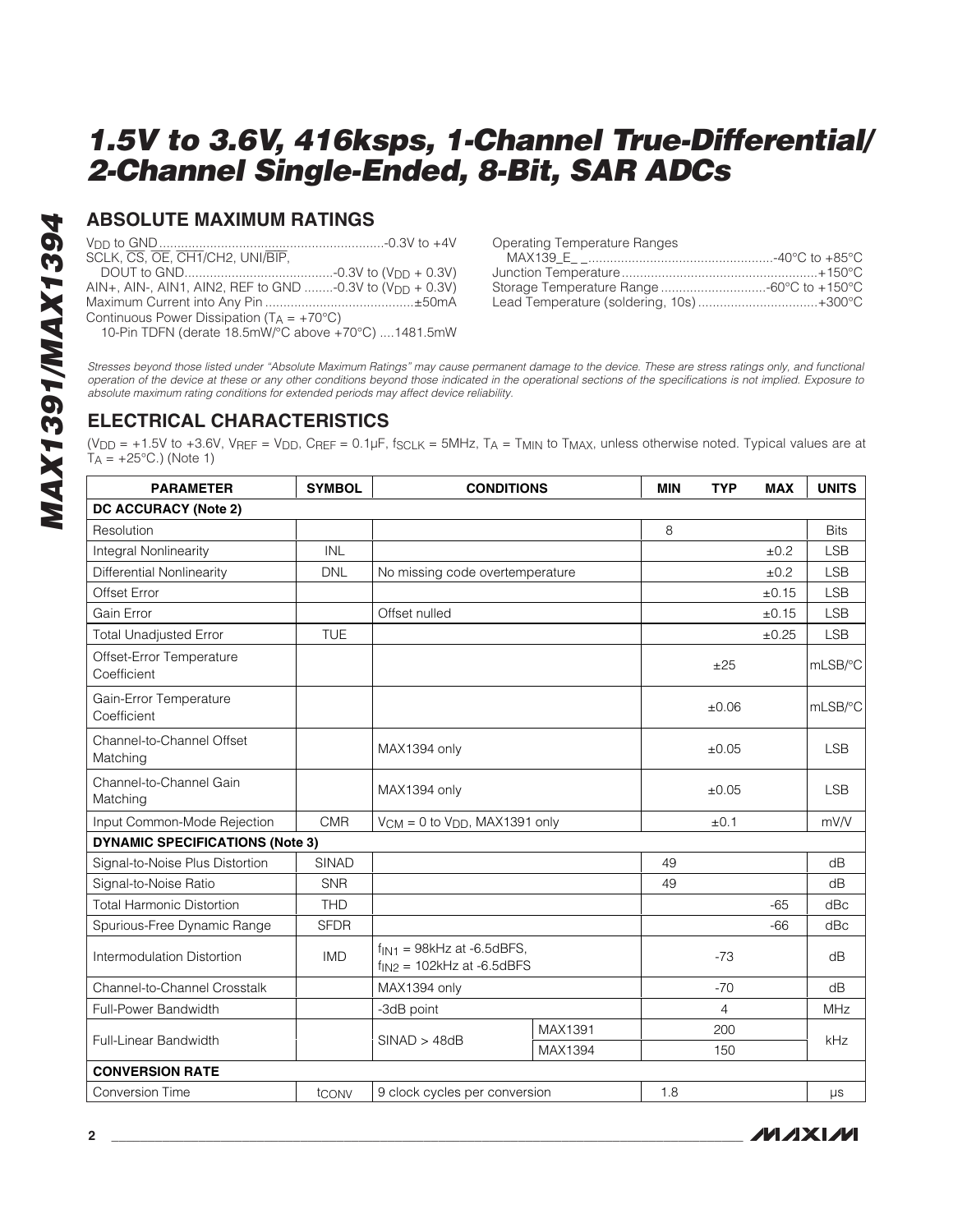## **ELECTRICAL CHARACTERISTICS (continued)**

(V<sub>DD</sub> = +1.5V to +3.6V, V<sub>REF</sub> = V<sub>DD</sub>, C<sub>REF</sub> = 0.1µF, f<sub>SCLK</sub> = 5MHz, T<sub>A</sub> = T<sub>MIN</sub> to T<sub>MAX</sub>, unless otherwise noted. Typical values are at  $T_A = +25^{\circ}$ C.) (Note 1)

| <b>PARAMETER</b>                                | <b>SYMBOL</b>         | <b>CONDITIONS</b>                                                              | <b>MIN</b>                    | <b>TYP</b>               | <b>MAX</b>               | <b>UNITS</b> |
|-------------------------------------------------|-----------------------|--------------------------------------------------------------------------------|-------------------------------|--------------------------|--------------------------|--------------|
| <b>Throughput Rate</b>                          |                       | 12 clocks per conversion, includes power-<br>up acquisiton and conversion time |                               |                          | 416                      | ksps         |
| Power-Up and Acquisition Time                   | t <sub>ACQ</sub>      | Three SCLK cycles                                                              | 600                           |                          |                          | ns           |
| Aperture Delay                                  | tad                   |                                                                                |                               | 8                        |                          | ns           |
| Aperture Jitter                                 | t <sub>AJ</sub>       |                                                                                |                               | 30                       |                          | ps           |
| Serial-Clock Frequency                          | fCLK                  |                                                                                | 0.1                           |                          | 5.0                      | MHz          |
| ANALOG INPUTS (AIN+, AIN-, AIN1, AIN2)          |                       |                                                                                |                               |                          |                          |              |
|                                                 |                       | Unipolar                                                                       | $\Omega$                      |                          | <b>VREF</b>              | $\vee$       |
| Input Voltage Range                             | <b>V<sub>IN</sub></b> | Bipolar, MAX1391 only, (AIN+ - AIN-)                                           | $-V$ REF $/2$                 |                          | $+V$ REF/2               |              |
| Common-Mode Input Voltage<br>Range              | <b>V<sub>CM</sub></b> | Bipolar, MAX1391 only, [(AIN+) + (AIN-)] / 2                                   | $\mathbf 0$                   |                          | <b>V<sub>DD</sub></b>    | $\vee$       |
| Input Leakage Current                           |                       | Channel not selected, or conversion<br>stopped, or in shutdown mode            |                               |                          | ±1.5                     | μA           |
| Input Capacitance                               |                       |                                                                                |                               | 16                       |                          | pF           |
| <b>REFERENCE INPUT (REF)</b>                    |                       |                                                                                |                               |                          |                          |              |
| REF Input Voltage Range                         | <b>VREF</b>           |                                                                                | 0.6                           |                          | $VDD +$<br>0.05          | $\vee$       |
| <b>REF Input Capacitance</b>                    |                       |                                                                                |                               | 24                       |                          | pF           |
| <b>REF DC Leakage Current</b>                   |                       |                                                                                |                               | 0.025                    | ±2.5                     | μA           |
| REF Input Dynamic Current                       |                       | 416ksps                                                                        |                               | 20                       | 60                       | μA           |
| DIGITAL INPUTS (SCLK, CS, OE, CH1/CH2, UNI/BIP) |                       |                                                                                |                               |                          |                          |              |
| Input-Voltage Low                               | VIL                   |                                                                                |                               |                          | 0.3x<br>V <sub>DD</sub>  | V            |
| Input-Voltage High                              | V <sub>IH</sub>       |                                                                                | 0.7x<br><b>V<sub>DD</sub></b> |                          |                          | $\vee$       |
| Input Hysteresis                                |                       |                                                                                |                               | 0.06x<br>V <sub>DD</sub> |                          | V            |
| Input Leakage Current                           | IIL                   | Inputs at GND or V <sub>DD</sub>                                               |                               |                          | ±1                       | μA           |
|                                                 |                       | $\overline{\text{CS}}$ , $\overline{\text{OE}}$                                |                               | 1                        |                          |              |
| Input Capacitance                               | $C_{IN}$              | CH1/CH2, UNI/BIP                                                               |                               | 12.5                     |                          | pF           |
| <b>DIGITAL OUTPUT (DOUT)</b>                    |                       |                                                                                |                               |                          |                          |              |
| Output-Voltage Low                              | VOL                   | $I_{SINK} = 2mA$                                                               |                               |                          | 0.1 x<br>V <sub>DD</sub> | $\vee$       |
| Output-Voltage High                             | VOH                   | $I$ SOURCE = $2mA$                                                             | 0.9 x<br>V <sub>DD</sub>      |                          |                          | $\mathsf V$  |
| Tri-State Leakage Current                       | <b>ILT</b>            | $\overline{OE}$ = $V_{DD}$                                                     |                               |                          | ±1                       | μA           |
| Tri-State Output Capacitance                    | COUT                  | $\overline{OE}$ = $V_{DD}$                                                     |                               | 10                       |                          | pF           |
| <b>POWER SUPPLY</b>                             |                       |                                                                                |                               |                          |                          |              |
| Positive Supply Voltage                         | V <sub>DD</sub>       |                                                                                | 1.5                           |                          | 3.6                      | $\mathsf{V}$ |

**MXXVIVI**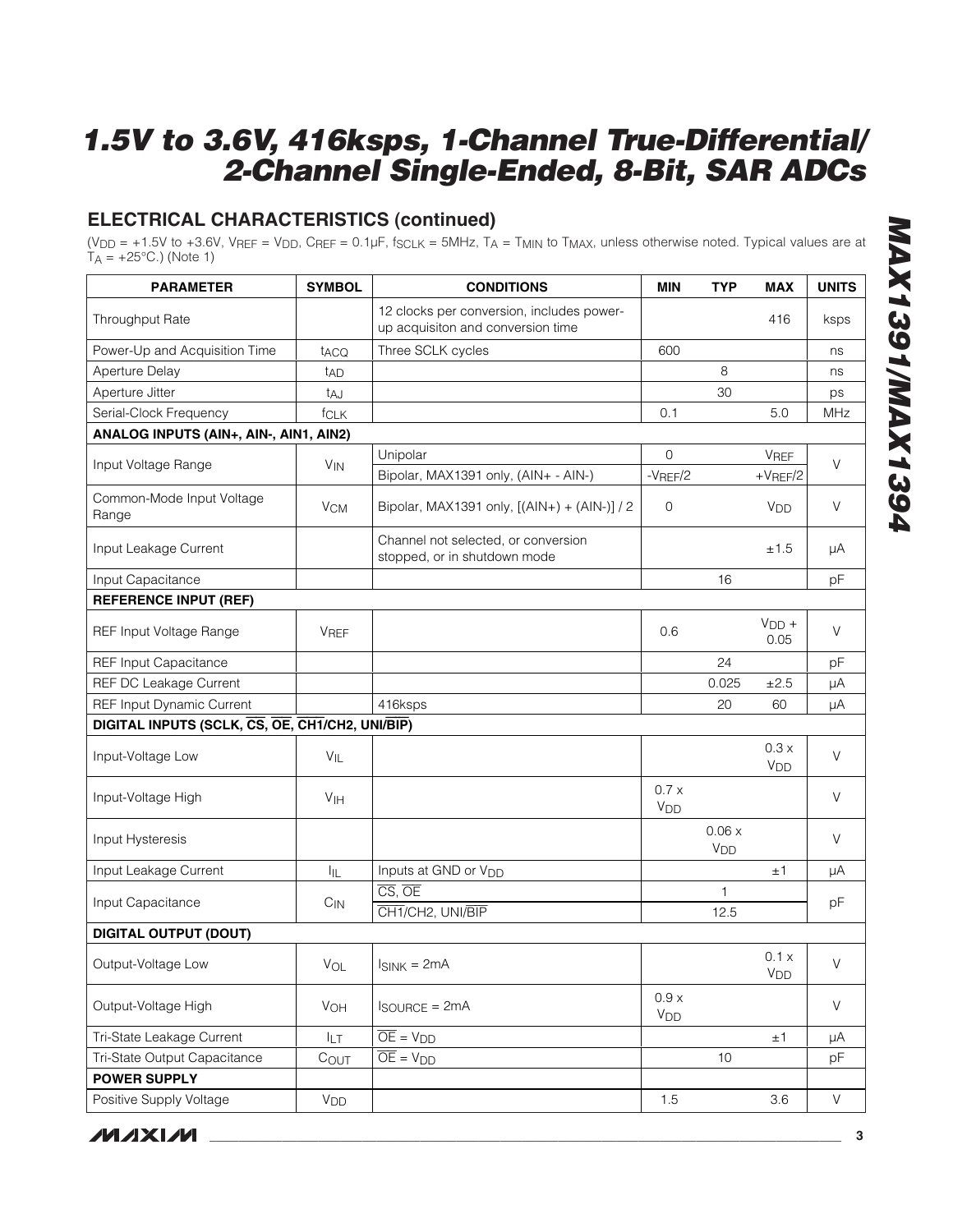## **ELECTRICAL CHARACTERISTICS (continued)**

( $V_{DD}$  = +1.5V to +3.6V,  $V_{REF}$  =  $V_{DD}$ ,  $C_{REF}$  = 0.1µF,  $f_{SCLK}$  = 5MHz,  $T_A$  =  $T_{MIN}$  to  $T_{MAX}$ , unless otherwise noted. Typical values are at  $T_A = +25^{\circ}$ C.) (Note 1)

| <b>PARAMETER</b>                 | <b>SYMBOL</b> | <b>CONDITIONS</b>                                  |                 | <b>MIN</b> | <b>TYP</b> | <b>MAX</b> | <b>UNITS</b> |
|----------------------------------|---------------|----------------------------------------------------|-----------------|------------|------------|------------|--------------|
|                                  | <b>I</b> DD   | $fsAMPLE = 100ksps$                                | $V_{DD} = 1.6V$ |            | 125        | 150        | μA           |
|                                  |               |                                                    | $V_{DD} = 3V$   |            | 150        | 200        |              |
|                                  |               | $f_{SAMPLE} = 416$ ksps                            | $VDD = 1.6V$    |            | 520        | 600        |              |
| Positive Supply Current (Note 4) |               |                                                    | $VDD = 3V$      |            | 710        | 800        |              |
|                                  |               | Power-down mode (Note 5)                           |                 |            | 5          | 10         |              |
|                                  |               | Power-down mode (Note 6)                           |                 |            | 0.2        | ±2.5       |              |
| Power-Supply Rejection           | <b>PSR</b>    | $V_{DD}$ = 1.6V to 3.6V, full-scale input (Note 7) |                 |            | ±150       | ±1000      | µV/V         |

## **TIMING CHARACTERISTICS**

(V<sub>DD</sub> = +1.5V to +3.6V, VREF = V<sub>DD</sub>, CREF = 0.1µF,  $f_{SCLK}$  = 5MHz, T<sub>A</sub> = T<sub>MIN</sub> to T<sub>MAX</sub>, unless otherwise noted. Typical values are at  $T_A = +25$ °C.) (Figure 1)

| <b>PARAMETER</b>                          | <b>SYMBOL</b>    | <b>CONDITIONS</b>   | <b>MIN</b>   | <b>TYP</b> | <b>MAX</b> | <b>UNITS</b> |
|-------------------------------------------|------------------|---------------------|--------------|------------|------------|--------------|
| <b>SCLK Clock Period</b>                  | tcp              |                     | 200          |            | 10,000     | ns           |
| <b>SCLK Pulse-Width High</b>              | tch              |                     | 90           |            |            | ns           |
| <b>SCLK Pulse-Width Low</b>               | tcL              |                     | 90           |            |            | ns           |
| CS Fall to SCLK Rise Setup                | tcss             |                     | 80           |            |            | ns           |
| SCLK Rise to $\overline{CS}$ Fall Ignore  | tcso             |                     | $\mathbf{0}$ |            |            | ns           |
| <b>SCLK Fall to DOUT Valid</b>            | t <sub>DOV</sub> | $CLOAD = 0$ to 30pF | 10           |            | 80         | ns           |
| OE Rise to DOUT Disable                   | t <sub>DOD</sub> |                     |              | 6          | 20         | ns           |
| OE Fall to DOUT Enable                    | t <sub>DOE</sub> |                     |              | 9          | 20         | ns           |
| CS Pulse-Width High and Low               | tcsw             |                     | 80           |            |            | ns           |
| OE Pulse-Width High and Low               | toew             |                     | 80           |            |            | ns           |
| CH1/CH2 Setup Time (to the First<br>SCLK) | tchs             | MAX1394 only        | 10           |            |            | ns           |
| CH1/CH2 Hold Time (to the First<br>SCLK)  | tCHH             | MAX1394 only        | $\Omega$     |            |            | ns           |
| UNI/BIP Setup Time (to the First<br>SCLK) | tubs             | MAX1391 only        | 10           |            |            | ns           |
| UNI/BIP Hold Time (to the First<br>SCLK)  | t <sub>UBH</sub> | MAX1391 only        | $\Omega$     |            |            | ns           |

**Note 1:** Devices are production tested at room and +85°C. Specification to -40°C are guaranteed by design.

**Note 2:**  $V_{DD} = 1.6V$ ,  $V_{REF} = 1.6V$ , and  $V_{AIN} = 1.6V$ .

**Note 3:**  $V_{DD} = 1.6V$ ,  $V_{REF} = 1.6V$ ,  $V_{AIN} = 1.6V_{P-P}$ ,  $f_{SCLK} = 5MHz$ ,  $f_{SAMPLE} = 416ksps$ , and  $f_{IN}$  (sine wave) = 100kHz.

**Note 4:** All digital inputs swing between V<sub>DD</sub> and GND. VREF = V<sub>DD</sub>, f<sub>IN</sub> = 100kHz sine wave, V<sub>AIN</sub> = VREFP-P, C<sub>LOAD</sub> = 30pF on DOUT. **Note 5:**  $\overline{CS}$  =  $V_{DD}$ ,  $\overline{OE}$  = UNI/ $\overline{BIP}$  =  $\overline{CH1}/CH2$  =  $V_{DD}$  or GND, SCLK is active.

**Note 6:**  $\overline{CS}$  =  $V_{DD}$ ,  $\overline{OE}$  = UNI/BIP =  $\overline{CH1}/CH2$  =  $V_{DD}$  or GND, SCLK is inactive.

**Note 7:** Change in V<sub>AIN</sub> at code boundary 254.5.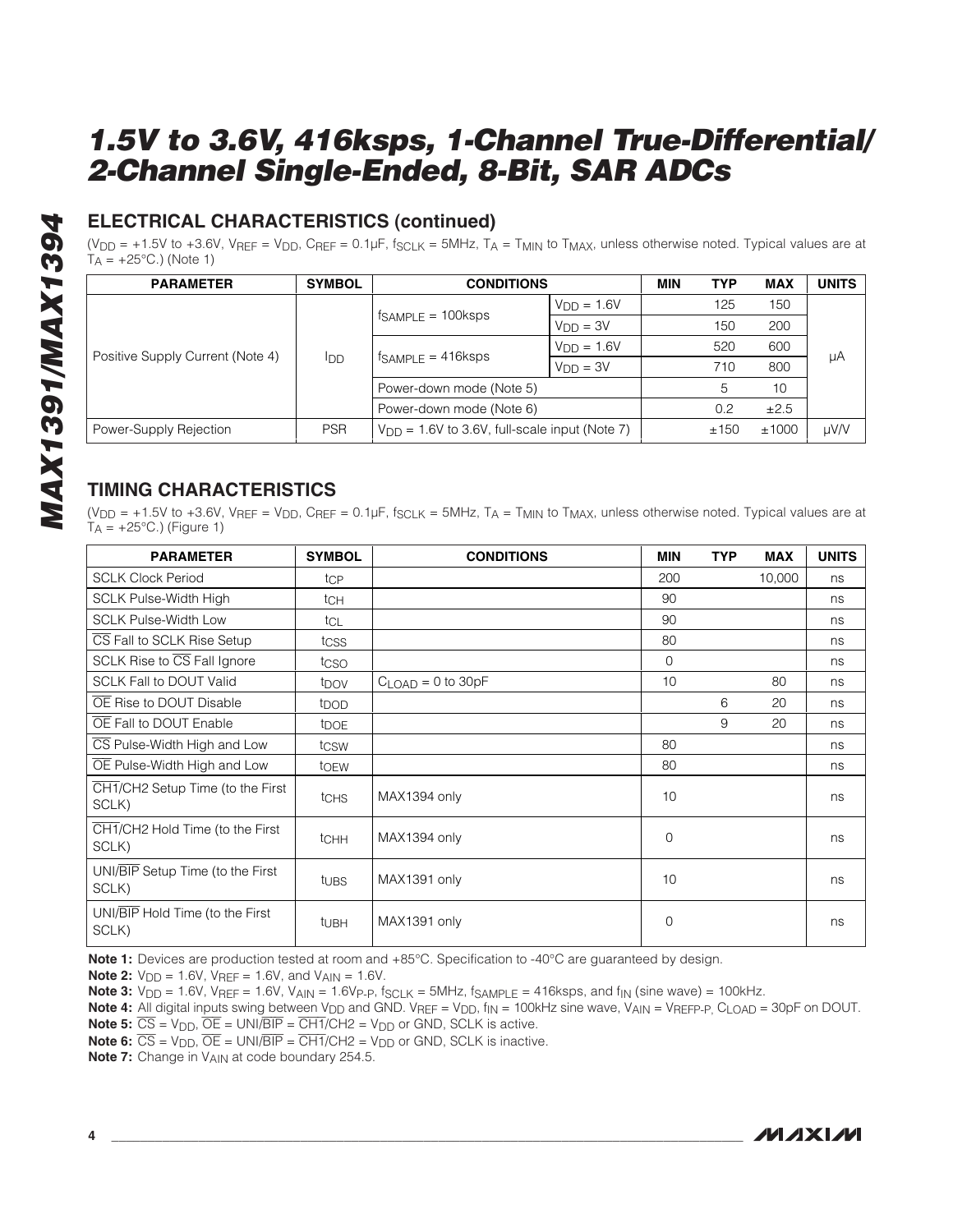

Figure 1. Detailed Serial-Interface Timing Diagram



Figure 2. Load Circuits for Enable/Disable Times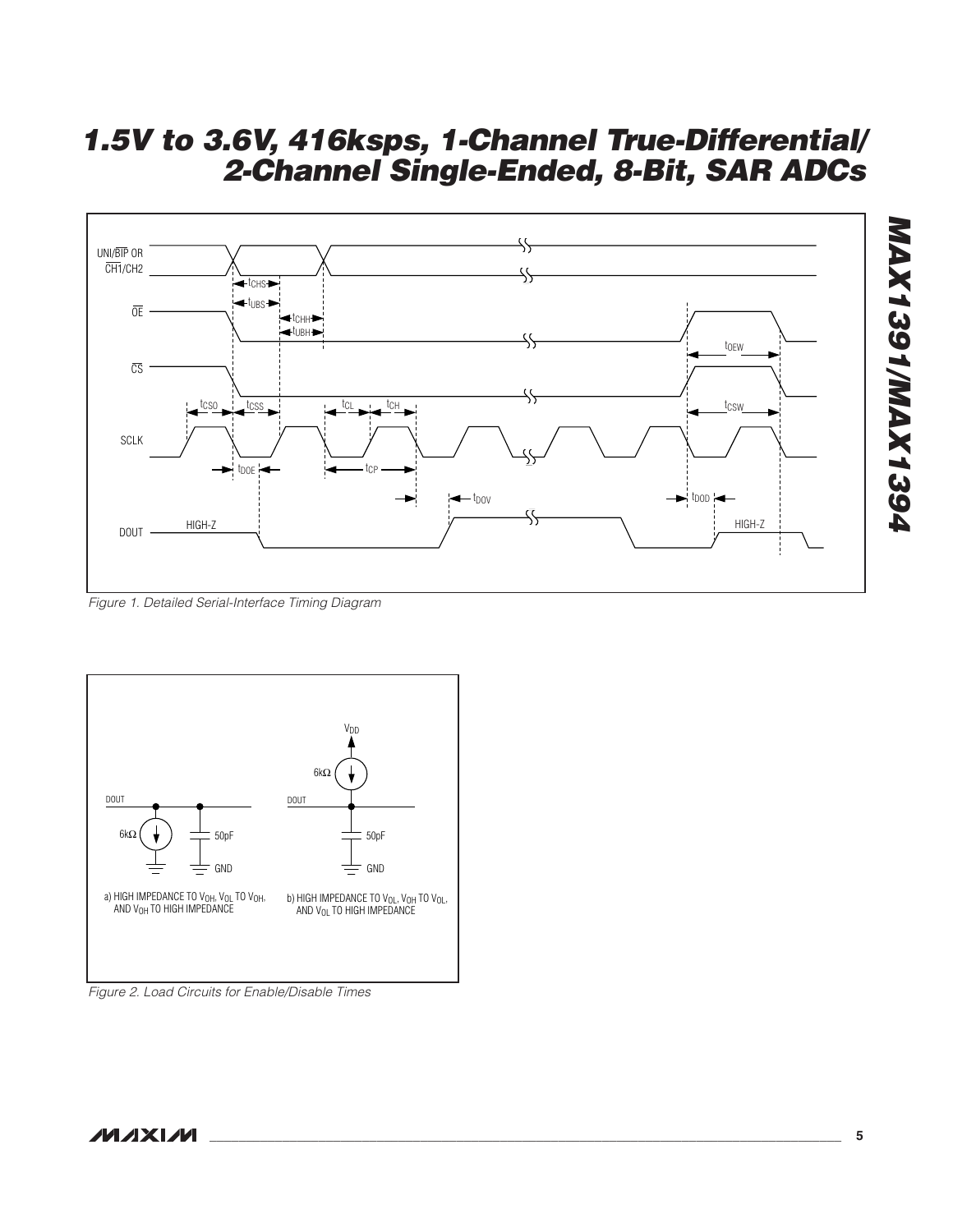

**MAXIM**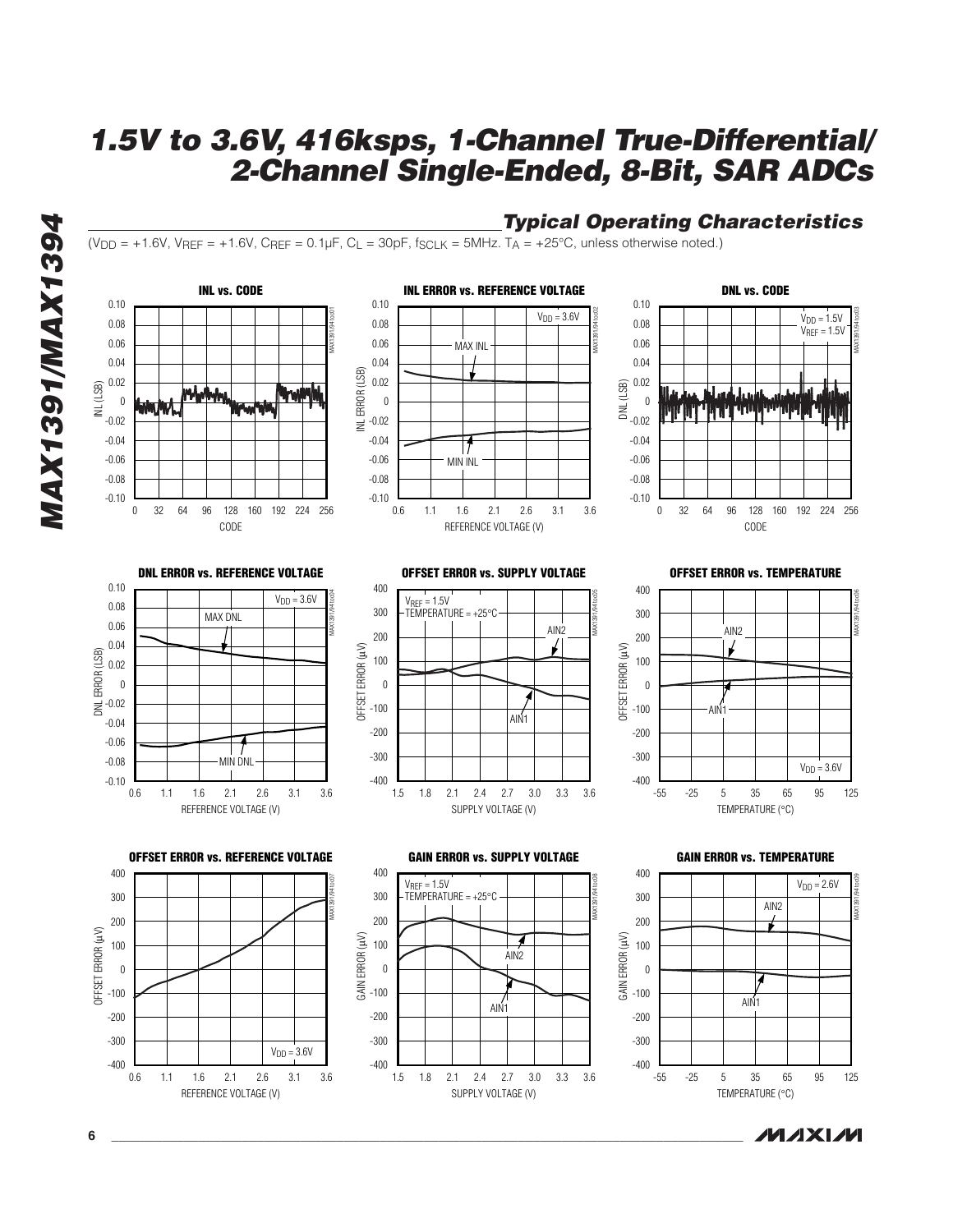

FREQUENCY (kHz)

## **Typical Operating Characteristics (continued)**

**MAXM** 

CLOAD (pF)

SOURCE IMPEDANCE (Ω)

**MAX1391/MAX1394**

**P6S FX AM/F0S FX AM**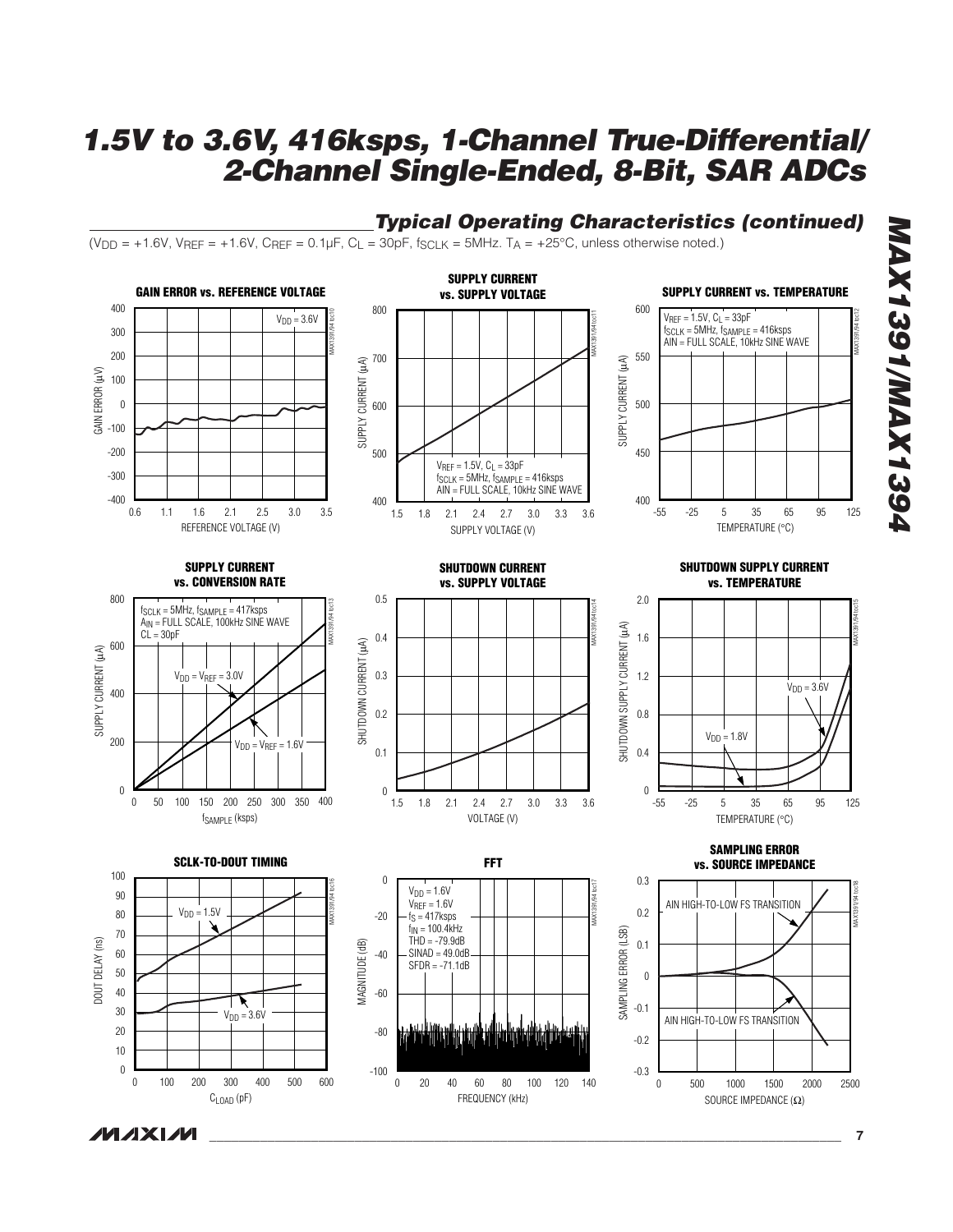## **Pin Description**

| <b>PIN</b>               |                |                        |                                                                                                                                                                                                                                                                                                    |  |  |  |
|--------------------------|----------------|------------------------|----------------------------------------------------------------------------------------------------------------------------------------------------------------------------------------------------------------------------------------------------------------------------------------------------|--|--|--|
| <b>MAX1391</b>           | <b>MAX1394</b> | <b>NAME</b>            | <b>FUNCTION</b>                                                                                                                                                                                                                                                                                    |  |  |  |
| 1                        | 1              | V <sub>DD</sub>        | Positive Supply Voltage. Connect V <sub>DD</sub> to a 1.6V to 3.6V power supply. Bypass V <sub>DD</sub> to GND<br>with a 0.1µF capacitor as close as possible to the device.                                                                                                                       |  |  |  |
| $\overline{c}$           |                | $AlN-$                 | Negative Analog Input                                                                                                                                                                                                                                                                              |  |  |  |
|                          | 2              | AIN <sub>2</sub>       | Analog Input Channel 2                                                                                                                                                                                                                                                                             |  |  |  |
| 3                        |                | $AlN+$                 | Positive Analog Input                                                                                                                                                                                                                                                                              |  |  |  |
| $\overline{\phantom{0}}$ | 3              | AIN1                   | Analog Input Channel 1                                                                                                                                                                                                                                                                             |  |  |  |
| 4                        | 4              | <b>GND</b>             | Ground                                                                                                                                                                                                                                                                                             |  |  |  |
| 5                        | 5              | <b>REF</b>             | External Reference Voltage Input. VREF = $0.6V$ to (V <sub>DD</sub> + 0.05V). Bypass REF to GND with a<br>$0.1\mu$ F capacitor as close as possible to the device.                                                                                                                                 |  |  |  |
| 6                        |                | UNI/BIP                | Input-Mode Select. Drive UNI/BIP high to select unipolar input mode. Pull UNI/BIP low to<br>select bipolar input mode. In unipolar mode, the output data is in straight binary format. In<br>bipolar mode, the output data is in two's complement format.                                          |  |  |  |
|                          | 6              | CH <sub>1/CH2</sub>    | Channel-Select Input. Pull CHT/CH2 low to select channel 1. Drive CHT/CH2 high to select<br>channel 2.                                                                                                                                                                                             |  |  |  |
| $\overline{7}$           | $\overline{7}$ | $\overline{OE}$        | Active-Low Output Enable. Pull OE low to enable DOUT. Drive OE high to disable DOUT.<br>Connect to CS to interface with SPI, QSPI, and MICROWIRE devices or set low to interface<br>with DSP devices.                                                                                              |  |  |  |
| 8                        | 8              | $\overline{\text{CS}}$ | Active-Low Chip-Select Input. A falling edge on CS initiates power-up and acquisition.                                                                                                                                                                                                             |  |  |  |
| 9                        | 9              | <b>DOUT</b>            | Serial-Data Output. DOUT changes state on the falling edge of SCLK. DOUT is high<br>impedance when $\overline{OE}$ is high.                                                                                                                                                                        |  |  |  |
| 10                       | 10             | <b>SCLK</b>            | Serial-Clock Input. SCLK drives the conversion process and clocks data out. Acquisition ends<br>on the 3rd falling edge after the $\overline{\text{CS}}$ falling edge. The LSB is clocked out on the SCLK 11th<br>falling edge and the device enters AutoShutdown mode (see Figures 8, 9, and 10). |  |  |  |
|                          |                | EP                     | Exposed Pad. Not internally connected. Connect the exposed pad to GND or leave floating.                                                                                                                                                                                                           |  |  |  |

## **Detailed Description**

The MAX1391/MAX1394 use an input track and hold (T/H) circuit along with a SAR to convert an analog input signal to a serial 8-bit digital output data stream. The serial interface provides easy interfacing to microprocessors and DSPs. Figure 3 shows the simplified functional diagram for the MAX1391 (1 channel, true differential) and the MAX1394 (2 channels, single ended).

#### **True-Differential Analog Input T/H**

The equivalent input circuit of Figure 4 shows the MAX1391/MAX1394 input architecture that is composed of a T/H, a comparator, and a switched-capacitor DAC. The T/H enters its tracking mode on the falling edge of  $\overline{CS}$  (while  $\overline{OE}$  is held low). The positive input capacitor is connected to AIN+ (MAX1391), or to AIN1 or AIN2 (MAX1394). The negative input capacitor is connected to AIN- (MAX1391) or GND (MAX1394). The T/H enters its hold mode on the 3rd falling edge of SCLK and the dif-



Figure 3. Simplified Functional Diagram



**MAX1391/MAX1394 MAX1391/MAX1394**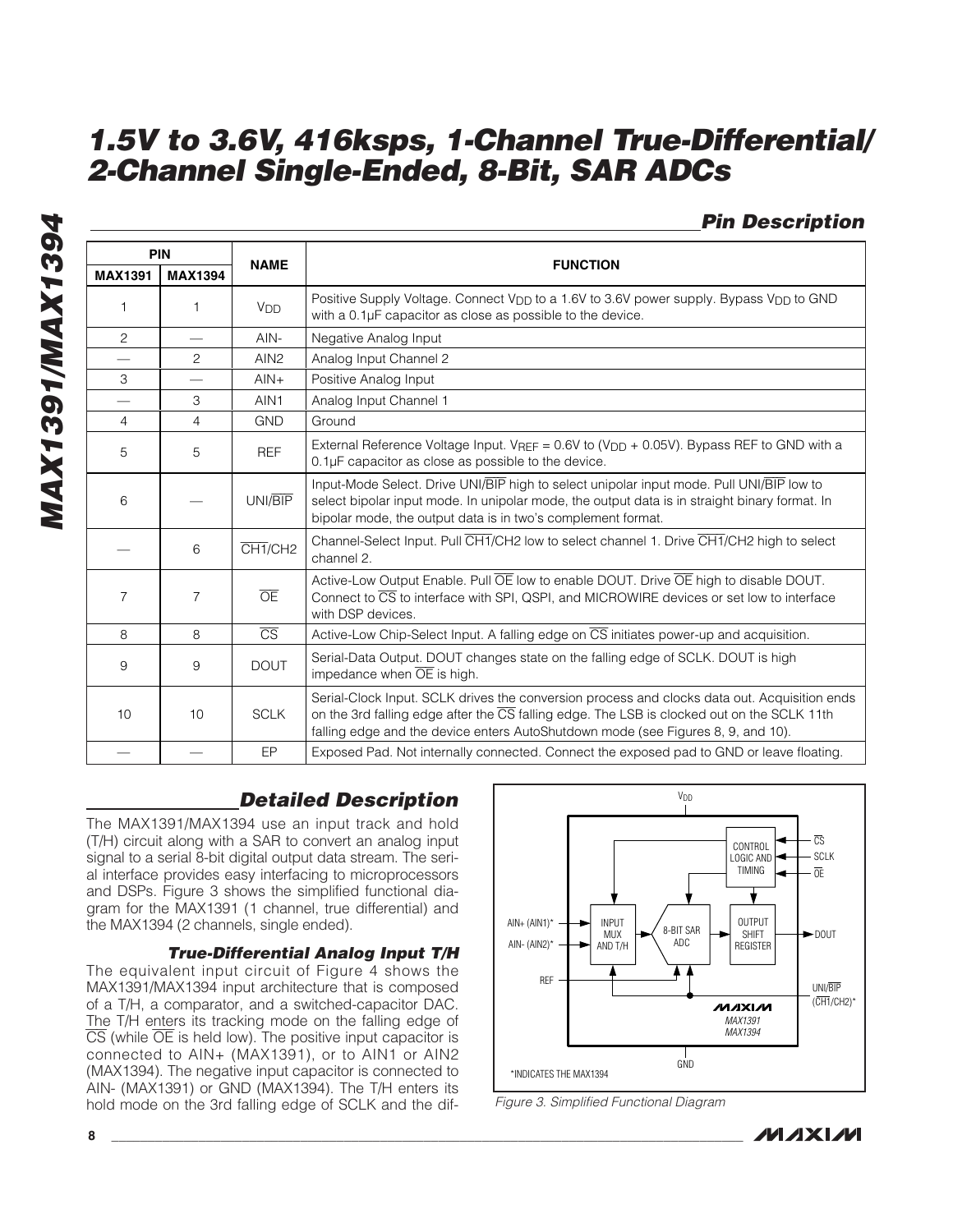ference between the sampled positive and negative input voltages is converted. The time required for the T/H to acquire an input signal is determined by how quickly its input capacitance is charged. The required acquisition time lengthens as the input signal's source impedance increases. The acquisition time, tACQ, is the minimum time needed for the signal to be acquired. It is calculated by the following equation:

$$
t_{ACQ} \ge 5.6 \times (R_{SOURCE} + R_{IN}) \times C_{IN} + tpU
$$

#### where

RSOURCE is the source impedance of the input signal.

 $R_{IN}$  = 500 $\Omega$ , which is the equivalent differential analog input resistance.

 $C_{IN}$  = 16pF, which is the equivalent differential analog input capacitance.

 $tpU = 400$ ns.

**Note:** t<sub>ACQ</sub> is never less than 600ns and any source impedance below 400Ω does not significantly affect the ADC's AC performance.



Figure 4. Equivalent Input Circuit

#### **Analog Input Bandwidth**

The ADC's input-tracking circuitry has a 4MHz fullpower bandwidth, making it possible to digitize highspeed transient events and measure periodic signals with bandwidths exceeding the ADC's sampling rate by using undersampling techniques.

Use anti-alias filtering to avoid high-frequency signals being aliased into the frequency band of interest.

#### **Analog Input Range and Protection**

The MAX1391/MAX1394 produce a digital output that corresponds to the analog input voltage as long as the analog inputs are within their specified range. When operating the MAX1391 in unipolar mode (UNI/BIP = 1), the specified differential analog input range is from 0 to VREF. When operating in bipolar mode (UNI/BIP = 0), the differential analog input range is from -VREF/2 to +VREF/2 with a common-mode range of 0 to VDD. The MAX1394 has an input range from 0 to VREF.

Internal protection diodes confine the analog input voltage within the region of the analog power input rails (V<sub>DD</sub>, GND) and allow the analog input voltage to swing from GND - 0.3V to  $V_{DD}$  + 0.3V without damage. Input voltages beyond GND -  $0.3V$  and  $V$ <sub>DD</sub> +  $0.3V$  forward bias the internal protection diodes. In this situation, limit the forward diode current to less than 50mA to avoid damage to the MAX1391/MAX1394.

#### **Output Data Format**

Figures 8, 9, and 10 illustrate the conversion timing for the MAX1391/MAX1394. Twelve SCLK cycles are required to read the conversion result and data on DOUT transitions on the falling edge of SCLK. The conversion result contains 4 zeros, followed by 8 data bits with the data in MSB-first format. For the MAX1391, data is straight binary for unipolar mode and two's complement for bipolar mode. For the MAX1394, data is always straight binary.

#### **Transfer Function**

Figure 5 shows the unipolar transfer function for the MAX1391/MAX1394. Figure 6 shows the bipolar transfer function for the MAX1391. Code transitions occur halfway between successive-integer LSB values.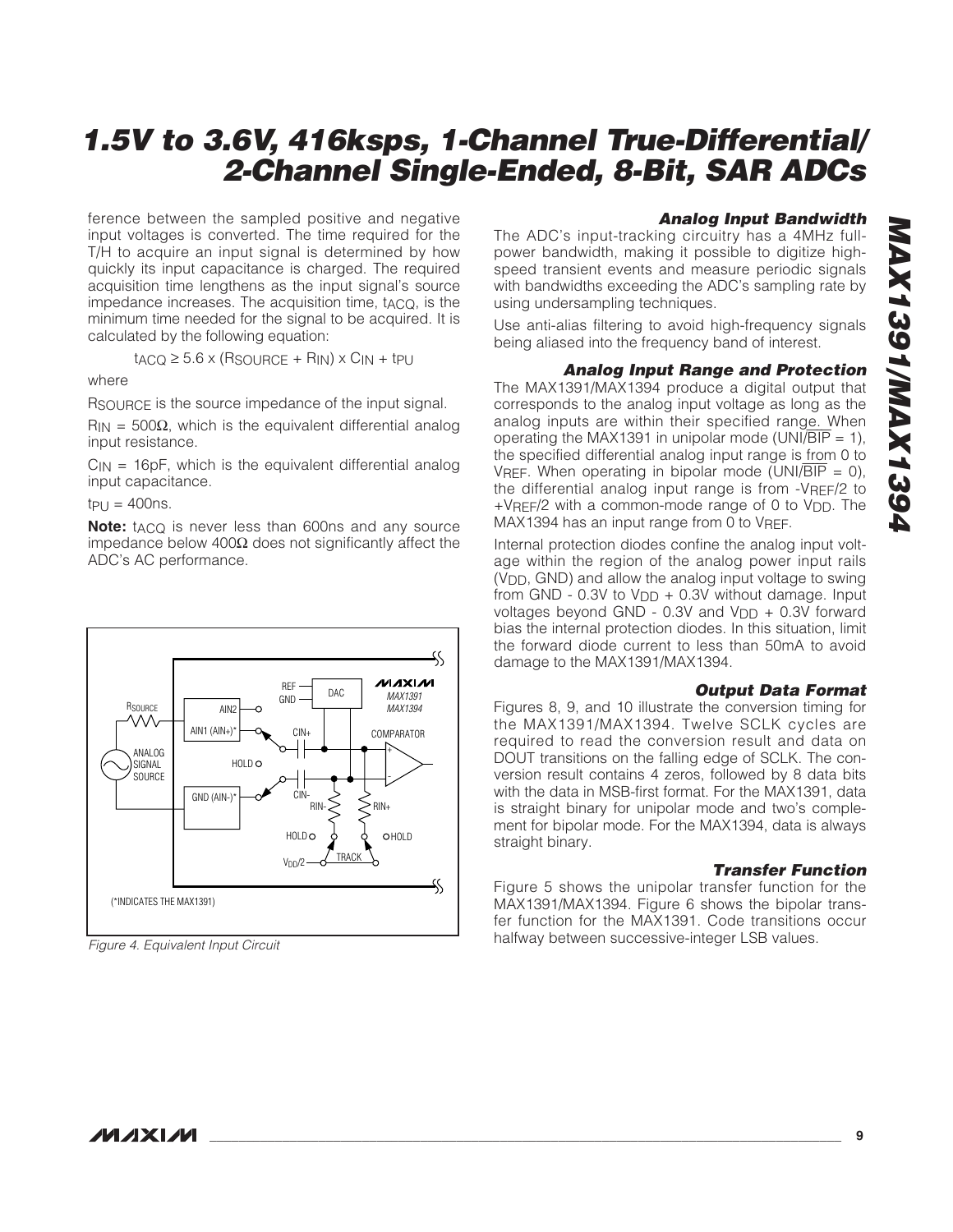

Figure 5. Unipolar Transfer Function

## **Applications Information**

#### **Starting a Conversion**

A falling edge on  $\overline{CS}$  initiates the power-up sequence and begins acquiring the analog input as long as  $\overline{OE}$  is also asserted low. On the 3rd SCLK falling edge, the analog input is held for conversion. The most significant bit (MSB) decision is made and clocked onto DOUT on the 4th SCLK falling edge. Valid DOUT data is available to be clocked into the master (microcontroller  $(µC)$ ) on the following SCLK rising edge. The rest of the bits are decided and clocked out to DOUT on each successive SCLK falling edge. See Figures 8 and 9 for conversion timing diagrams.

Once a conversion has been initiated, CS can go high at any time. Further falling edges of  $\overline{CS}$  do not reinitiate an acquisition cycle until the current conversion completes. Once a conversion completes, the first falling edge of  $\overline{\text{CS}}$ begins another acquisition/conversion cycle.



Figure 6. Bipolar Transfer Function

#### **Selecting Unipolar or Bipolar Mode (MAX1391 Only)**

Drive UNI/BIP high to select unipolar mode or pull UNI/BIP low to select bipolar mode. UNI/BIP can be connected to V<sub>DD</sub> for logic-high, to GND for logic-low, or actively driven. UNI/BIP needs to be stable for tups prior to the first rising edge of SCLK after the  $\overline{\text{CS}}$  falling edge (see Figure 1) for a valid conversion result when being actively driven.

#### **Selecting Analog Input AIN1 or AIN2 (MAX1394 Only)**

Pull CH1/CH2 low to select AIN1 or drive CH1/CH2 high to select AIN2 for conversion. CH1/CH2 can be connected to V<sub>DD</sub> for logic-high, to GND for logic-low, or actively driven. CH1/CH2 needs to be stable for tCHS prior to the first rising edge of SCLK after the  $\overline{CS}$  falling edge (see Figure 1) for a valid conversion result when being actively driven.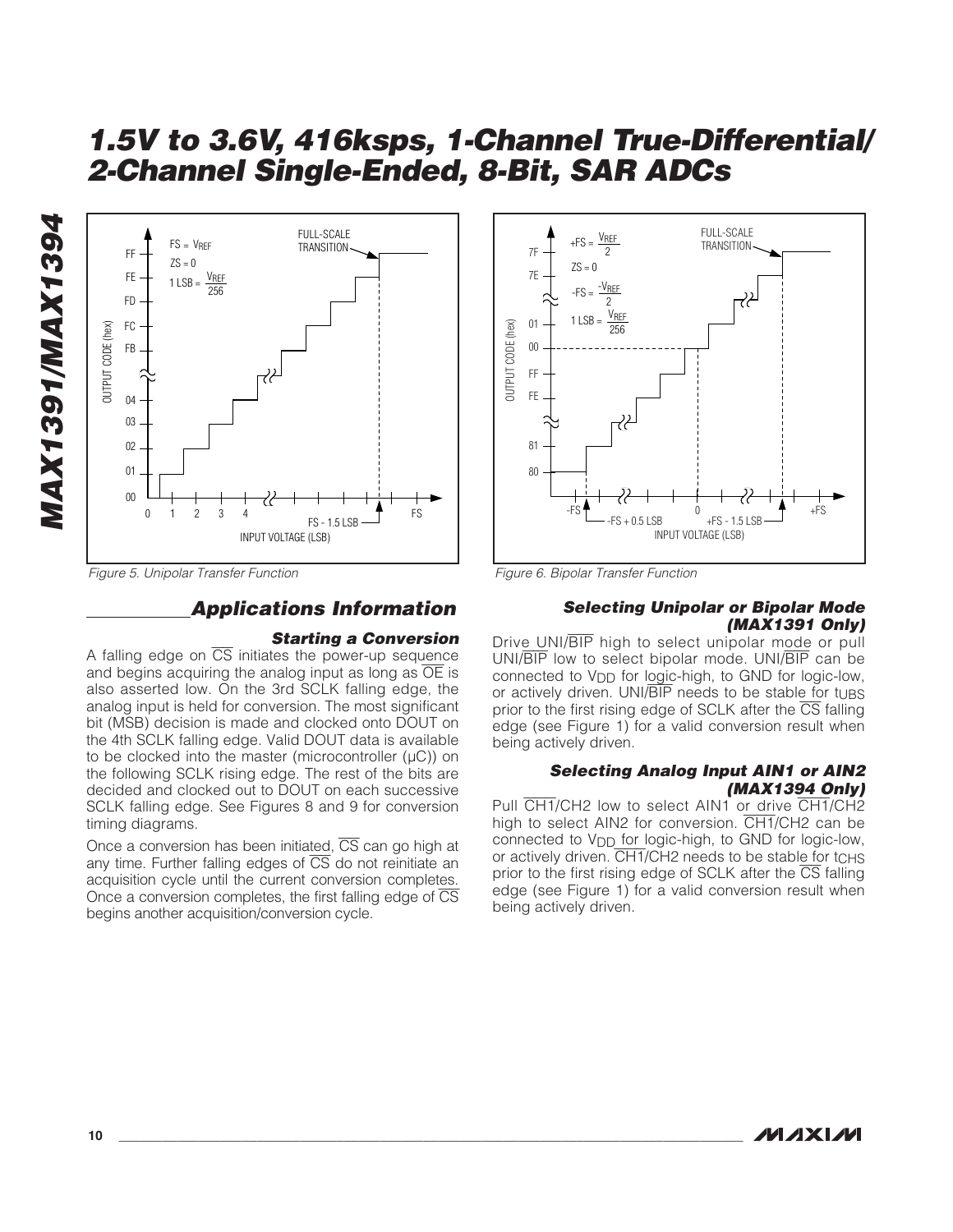#### **AutoShutdown Mode**

The ADC automatically powers down on the SCLK falling edge that clocks out the LSB. This is the falling edge after the 11th SCLK. DOUT goes low when the LSB has been clocked into the master  $(\mu C)$  on the 16th rising SCLK edge.

Alternatively, drive  $\overline{OE}$  high to force the MAX1391/ MAX1394 into power-down. Whenever OE goes high, the ADC powers down and disables DOUT regardless of CS, SCLK, or the state of the ADC. DOUT enters a high-impedance state after t<sub>DOD</sub>.

#### **External Reference**

The MAX1391/MAX1394 use an external reference between 0.6V and (V<sub>DD</sub> + 50mV). Bypass REF with a



Figure 7. Common Serial-Interface Connections to the MAX1391/MAX1394

0.1µF capacitor to GND for best performance (see the Typical Operating Circuit).

#### **Serial Interface**

The MAX1391/MAX1394 serial interface is fully compatible with SPI, QSPI, and MICROWIRE (see Figure 7). If a serial interface is available, set the µC's serial interface in master mode so the µC generates the serial clock. Choose a clock frequency between 100kHz and 5MHz. CS and OE can be connected together and driven simultaneously. OE can also be connected to GND if the DOUT bus is not shared and driven independently.

#### **SPI and MICROWIRE**

When using SPI or MICROWIRE, make the µC the bus master and set  $CPOL = 0$  and  $CPHA = 0$  or  $CPOL = 1$ and CPHA = 1. (These are the bits in the SPI or MICROWIRE control register.) Two consecutive 1-byte reads are required to get the entire 8-bit result from the ADC. The MAX1391/MAX1394 shut down after clocking out the LSB. DOUT then becomes high impedance. DOUT transitions on SCLK's falling edge and is clocked into the µC on the SCLK's rising edge. See Figure 7 for connections and Figures 8 and 9 for timing diagrams. The conversion result contains 4 zeros, followed by the 8 data bits with the data in MSB-first format. When using  $CPOL = 0$  and  $CPHA = 0$  or  $CPOL = 1$ and CPHA = 1, the MSB of the data is clocked into the µC on the SCLK's fifth rising edge. To be compatible with SPI and MICROWIRE, connect CS and OE together and drive simultaneously.

#### **QSPI**

Unlike SPI, which requires two 1-byte reads to acquire the 8 bits of data from the ADC, QSPI allows the minimum number of clock cycles necessary to clock in the data. The MAX1391/MAX1394 require a minimum of 12 clock cycles from the µC to clock out the 8 bits of data. See Figure 7 for connections and Figures 8 and 9 for timing diagrams. The conversion result contains 4 zeros, followed by the 8 data bits with the data in MSBfirst format. The MAX1391/MAX1394 shut down after clocking out the LSB. DOUT then becomes high impedance. When using  $CPOL = 0$  and  $CPHA = 0$  or  $CPOL =$ 1 and CPHA  $= 1$ , the MSB of the data is clocked into the µC on the SCLK's fifth rising edge. To be compatible with QSPI, connect  $\overline{CS}$  and  $\overline{OE}$  together and drive simultaneously.

#### **DSP Interface**

Figure 10 shows the timing for DSP operation. Figure 11 shows the connections between the MAX1391/ MAX1394 and several common DSPs.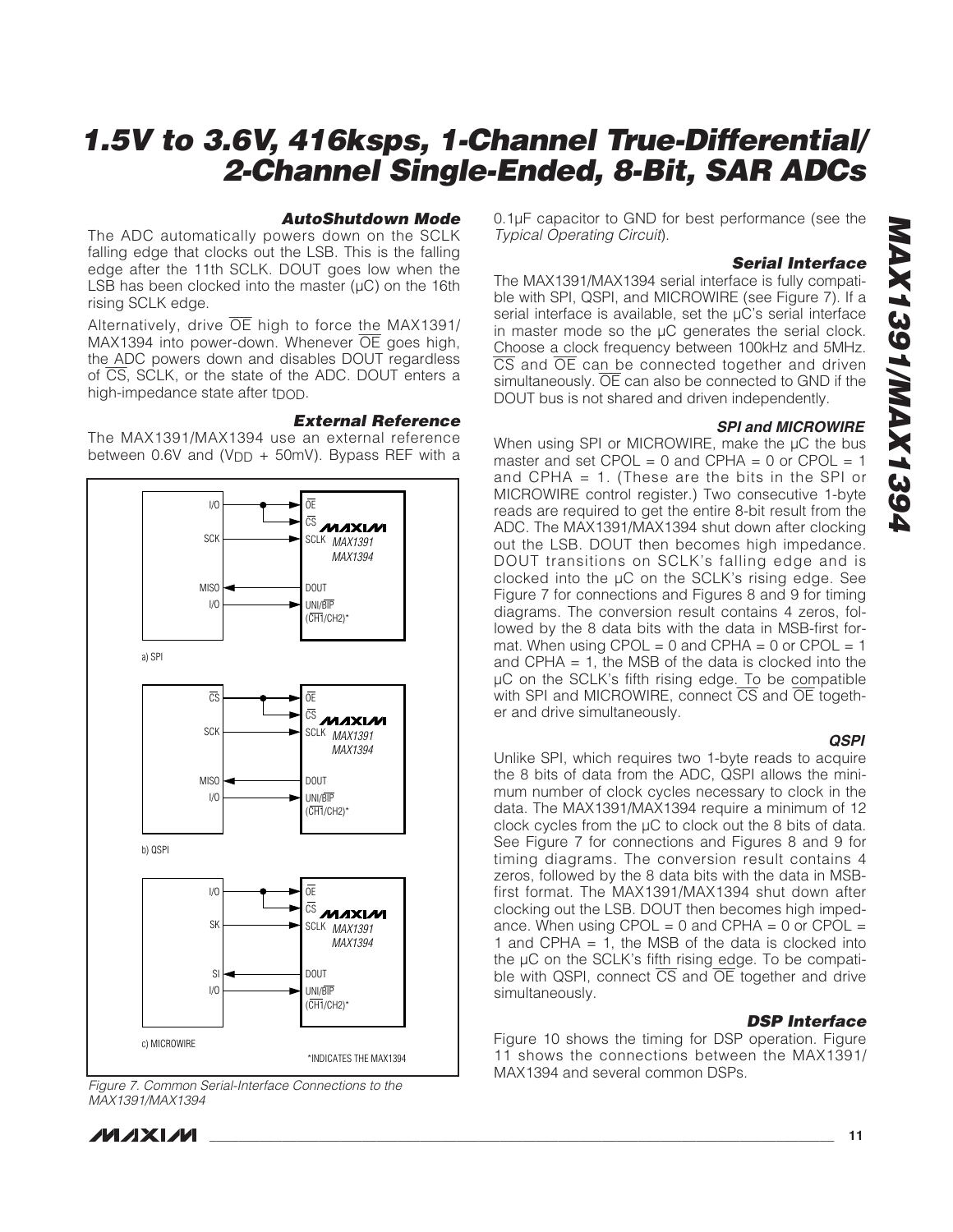

Figure 8. Serial-Interface Timing for SPI/QSPI (CPOL = CPHA = 1) and MICROWIRE (G6 = 0, G5 = 1)



Figure 9. Serial-Interface Timing for SPI/QSPI (CPOL = CPHA = 0) and MICROWIRE (G6 = 0, G5 = 0)

**MAX1391/MAX1394** MAX1391/MAX1394

**MAXM**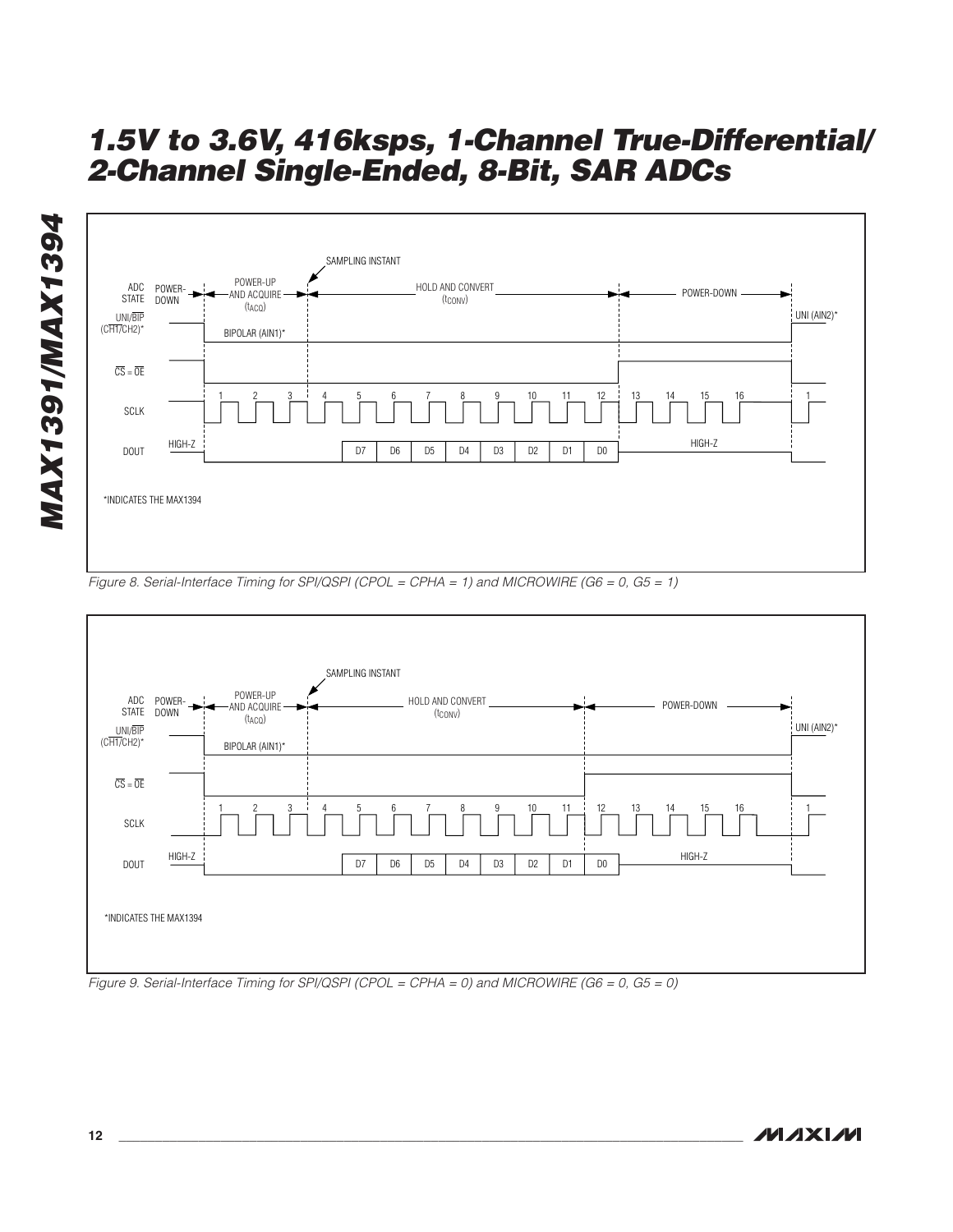

Figure 10. DSP Serial-Timing Diagram

As shown in Figure 11, drive the MAX1391/MAX1394 chip-select input  $(\overline{CS})$  with the DSP's frame-sync signal. OE may be connected to GND or driven independently. For continuous conversion operation, keep OE low and make the  $\overline{CS}$  falling edge coincident with the 16th falling edge of the SCLK.

#### **Unregulated Two-Cell or Single Lithium LiMnO<sup>2</sup> Cell Operation**

Low operating voltage (1.5V to 3.6V) and ultra-low-power consumption make the MAX1391/MAX1394 ideal for low cost, unregulated, battery-powered applications without the need for a DC-DC converter. Power the MAX1391/ MAX1394 directly from two alkaline/NiMH/NiCd cells in series or a single lithium coin cell as shown in the Typical Operating Circuit.

Fresh alkaline cells have a voltage of approximately 1.5V per cell (3V with 2 cells in series) and approach end of life at 0.8V (1.6V with 2 cells in series). A typical 2 x AA alkaline discharge curve is shown in Figure 12a. A typical CR2032 lithium (LiMnO2) coin cell discharge curve is shown in Figure 12b.

#### **Layout, Grounding, and Bypassing**

For best performance, use PCBs. Board layout must ensure that digital and analog signal lines are separated from each other. Do not run analog and digital (especially clock) lines parallel to one another, or digital lines underneath the ADC package.

Figure 13 shows the recommended system ground connections. Establish a single-point analog ground (star ground point) at the MAX1391/MAX1394s' GND pin or use the ground plane.

High-frequency noise in the power supply  $(V_{DD})$ degrades the ADC's performance. Bypass V<sub>DD</sub> to GND with a 0.1µF capacitor as close to the device as possible. Minimize capacitor lead lengths for best supply noise rejection. To reduce the effects of supply noise, a 10Ω resistor can be connected as a lowpass filter to attenuate supply noise.

#### **Exposed Pad**

The MAX1391/MAX1394 TDFN package has an exposed pad on the bottom of the package. This pad is not internally connected. Connect the exposed pad to the GND pin on the MAX1391/MAX1394 or leave floating for proper electrical performance.

#### **Definitions**

#### **Integral Nonlinearity (INL)**

INL is the deviation of the values on an actual transfer function from a straight line. For the MAX1391/ MAX1394, this straight line is between the end points of the transfer function once offset and gain errors have been nullified. INL deviations are measured at every step and the worst-case deviation is reported in the Electrical Characteristics section.

**MAX1391/MAX1394 4921391/MAX1394** 

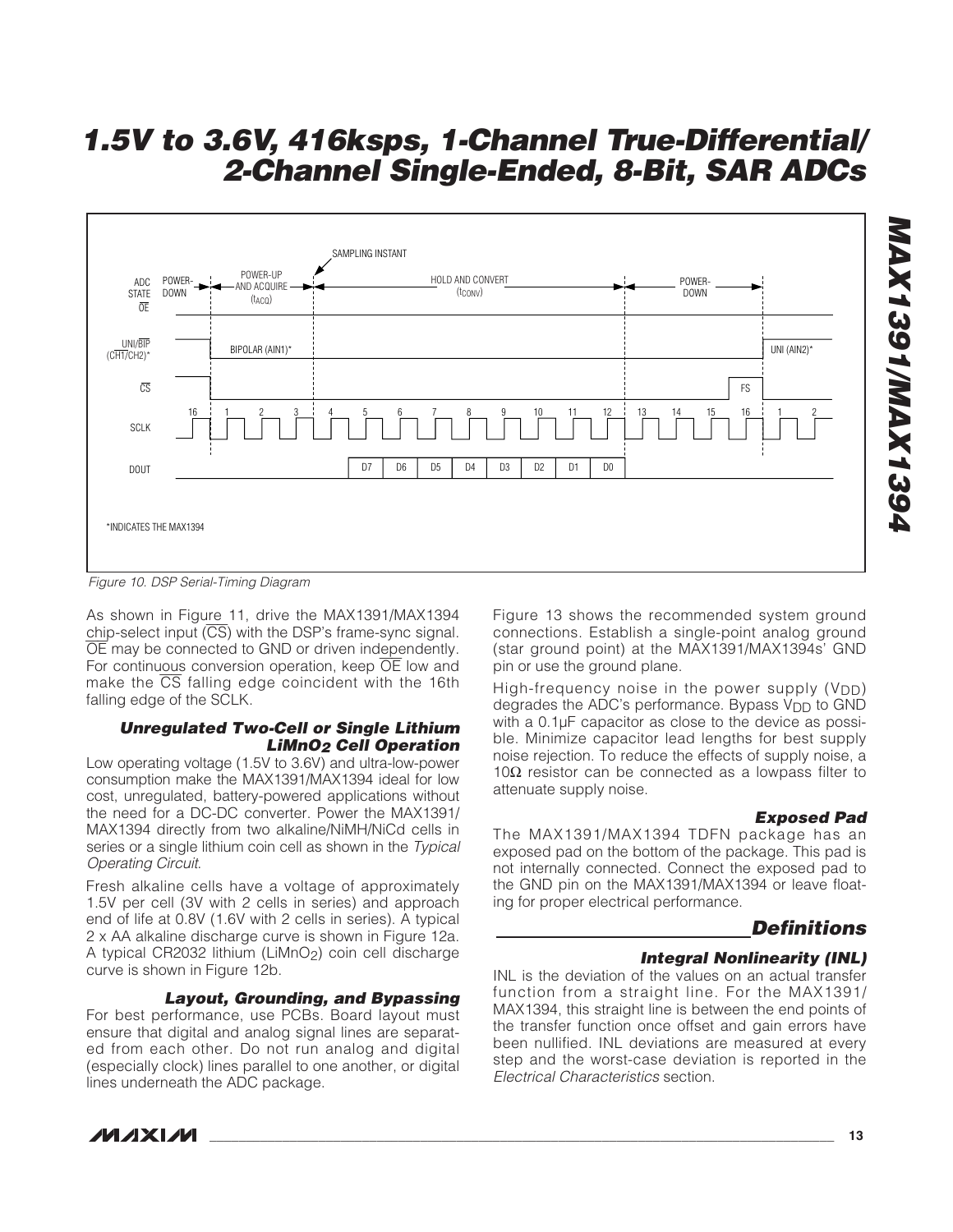



#### **Differential Nonlinearity (DNL)**

DNL is the difference between an actual step width and the ideal value of 1 LSB. A DNL error specification less than ±1 LSB guarantees no missing codes and a monotonic transfer function. For the MAX1391/ MAX1394, DNL deviations are measured at every step and the worst-case deviation is reported in the Electrical Characteristics section.



Figure 12a. Typical 2 x AA Discharge Curve at 100ksps



Figure 12b. Typical CR2032 Discharge Curve at 100ksps

#### **Signal-to-Noise Plus Distortion (SINAD)**

SINAD is computed by taking the ratio of the RMS signal to the RMS noise plus the RMS distortion. RMS noise includes all spectral components to the Nyquist frequency excluding the fundamental, the first five harmonics (HD2–HD6), and the DC offset. RMS distortion includes the first five harmonics (HD2–HD6).

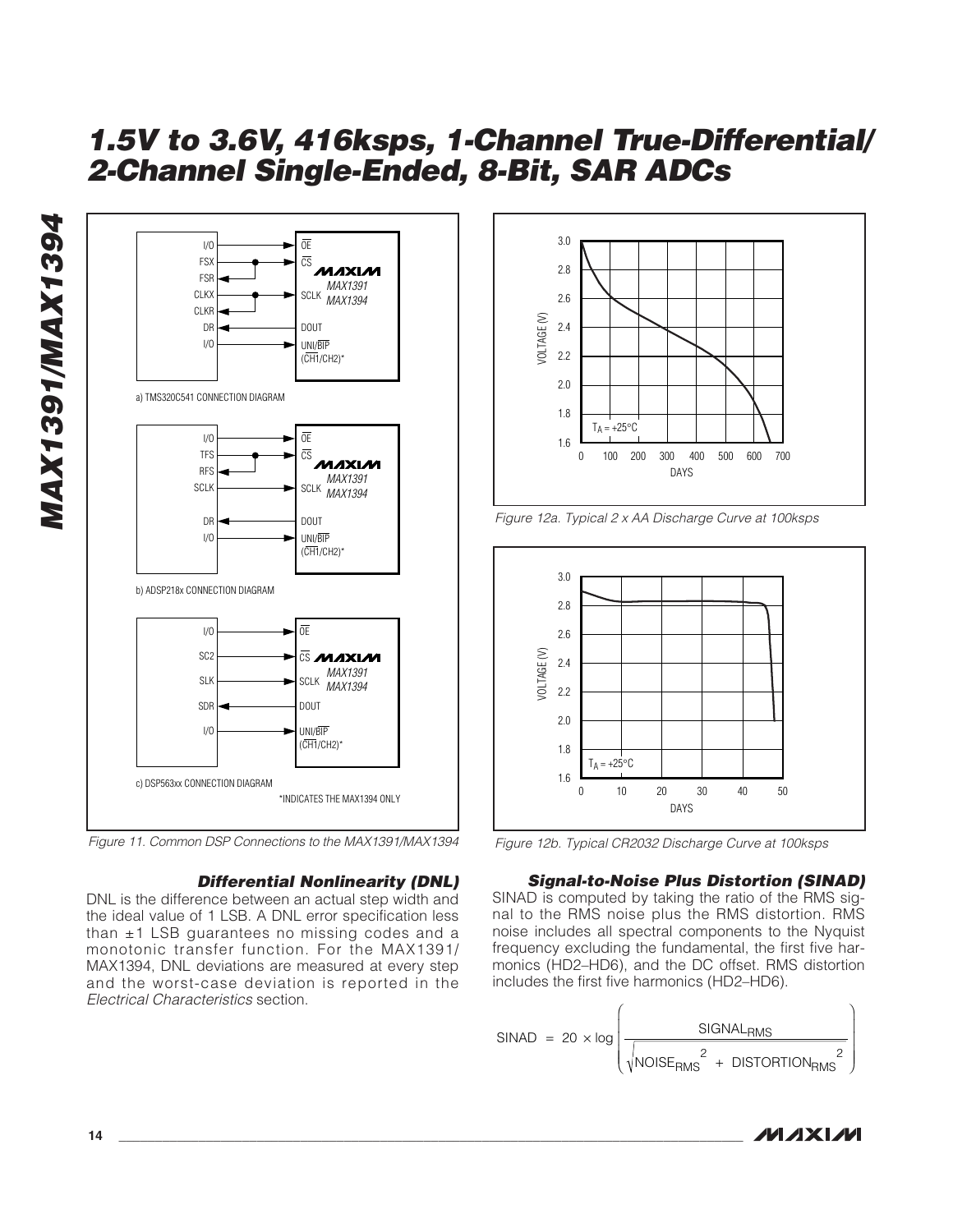# **MAX1391/MAX1394 P6217100/IMAX1394**

# **1.5V to 3.6V, 416ksps, 1-Channel True-Differential/ 2-Channel Single-Ended, 8-Bit, SAR ADCs**



Figure 13. Power-Supply Grounding Connections

#### **Signal-to-Noise Ratio (SNR)**

SNR is a dynamic figure of merit that indicates the converter's noise performance. For a waveform perfectly reconstructed from digital samples, the theoretical maximum SNR is the ratio of the full-scale analog input (RMS value) to the RMS quantization error (residual error). The ideal, theoretical minimum analog-to-digital noise is caused by quantization error only and results directly from the ADC's resolution (N bits):

 $SNR<sub>dB</sub>[max] = 6.02<sub>dB</sub> × N + 1.76<sub>dB</sub>$ 

In reality, there are other noise sources such as thermal noise, reference noise, and clock jitter that also degrade SNR. SNR is computed by taking the ratio of the RMS signal to the RMS noise. RMS noise includes all spectral components to the Nyquist frequency excluding the fundamental, the first five harmonics, and the DC offset.

#### **Total Harmonic Distortion (THD)**

THD is a dynamic figure of merit that indicates how much harmonic distortion the converter adds to the signal.

THD is the ratio of the RMS sum of the first five harmonics of the fundamental signal to the fundamental itself. This is expressed as:

$$
\text{THD} = 20 \times \log \left( \frac{\sqrt{{v_2}^2 + {v_3}^2 + {v_4}^2 + {v_5}^2 + {v_6}^2}}{v_1} \right)
$$

**MAXIM** 

where  $V_1$  is the fundamental amplitude, and  $V_2$  through V<sub>6</sub> are the amplitudes of the 2nd- through 6th-order harmonics.

## **Spurious-Free Dynamic Range (SFDR)**

SFDR is a dynamic figure of merit that indicates the lowest usable input signal amplitude. SFDR is the ratio of the RMS amplitude of the fundamental (maximum signal component) to the RMS value of the next-largest spurious component, excluding DC offset. SFDR is specified in decibels relative to the carrier (dBc).

#### **Intermodulation Distortion (IMD)**

IMD is the ratio of the RMS sum of the intermodulation products to the RMS sum of the two fundamental input tones. This is expressed as:

$$
IMD = 20 \times \log \left( \frac{\sqrt{V_{1M1}^2 + V_{1M2}^2 + \dots + V_{1M3}^2 + V_{1M1}^2}}{\sqrt{V_1^2 + V_2^2}} \right)
$$

The fundamental input tone amplitudes ( $V_1$  and  $V_2$ ) are at -6.5dBFS. 14 intermodulation products  $(V_{IM})$  are used in the MAX1391/MAX1394 IMD calculation. The intermodulation products are the amplitudes of the output spectrum at the following frequencies, where fint and  $f_{IN2}$  are the fundamental input tone frequencies:

- 2nd-order intermodulation products:  $f_{IN1} + f_{IN2}$ ,  $f_{IN2} - f_{IN1}$
- 3rd-order intermodulation products:  $2 \times f_{IN1}$  - f<sub>IN2</sub>,  $2 \times f_{IN2}$  - f<sub>IN1</sub>,  $2 \times f_{IN1}$  + f<sub>IN2</sub>,  $2 \times f_{IN2}$  + f<sub>IN1</sub>
- 4th-order intermodulation products: 3 x fIN1 - fIN2, 3 x fIN2 - fIN1, 3 x fIN1 + fIN2, 3 x fIN2 + fIN1
- 5th-order intermodulation products:  $3 \times f_{\text{IN1}}$  - 2  $\times f_{\text{IN2}}$ ,  $3 \times f_{\text{IN2}}$  - 2  $\times f_{\text{IN1}}$ ,  $3 \times f_{\text{IN1}}$  + 2  $\times f_{\text{IN2}}$ ,  $3 \times f_{1N2} + 2 \times f_{1N1}$

#### **Channel-to-Channel Crosstalk**

Channel-to-channel crosstalk indicates how well each analog input is isolated from the others. The channel-tochannel crosstalk for the MAX1394 is measured by applying DC to channel 2 while a sine wave is applied to channel 1. An FFT is taken for channels 1 and 2, and the difference (in dB) is reported as the channel-tochannel crosstalk.

#### **Aperture Delay**

The MAX1391/MAX1394 sample data on the falling edge of its third SCLK cycle (Figure 14). In actuality, there is a small delay between the falling edge of the sampling clock and the actual sampling instant. Aperture delay  $(t_{AD})$  is the time defined between the

**\_\_\_\_\_\_\_\_\_\_\_\_\_\_\_\_\_\_\_\_\_\_\_\_\_\_\_\_\_\_\_\_\_\_\_\_\_\_\_\_\_\_\_\_\_\_\_\_\_\_\_\_\_\_\_\_\_\_\_\_\_\_\_\_\_\_\_\_\_\_\_\_\_\_\_\_\_\_\_\_\_\_\_\_\_\_ 15**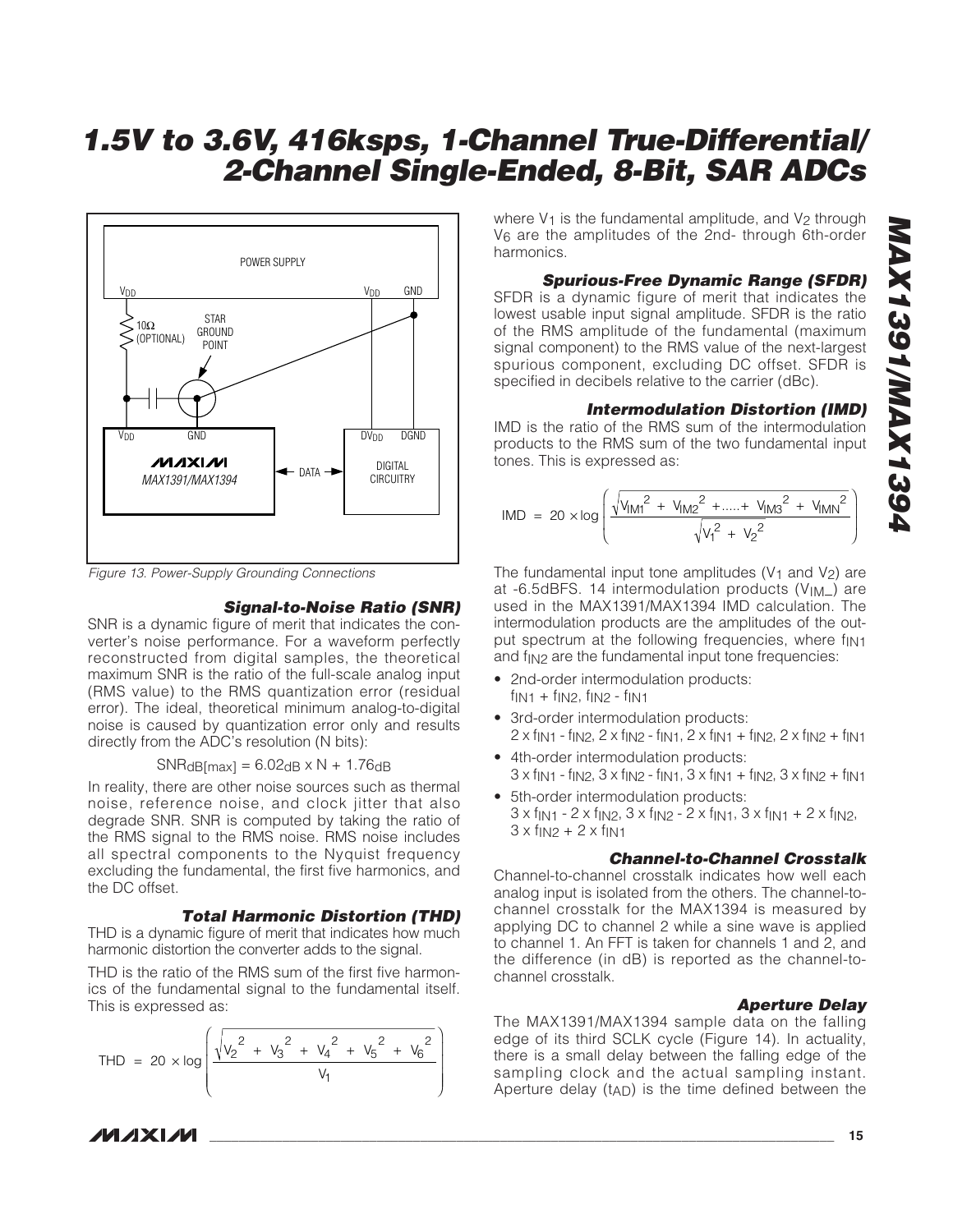an actual sample is taken.

#### **Aperture Jitter**

Aperture jitter (tAJ) is the sample-to-sample variation in the aperture delay (Figure 14).

#### **DC Power-Supply Rejection Ratio (PSRR)** DC PSRR is defined as the change in the positive full-

falling edge of the sampling clock and the instant when<br>an actual sample is taken.<br>Aperture jitter (t<sub>AJ</sub>) is the sample-to-sample variation in<br>the aperture delay (Figure 14).<br>**DC Power-Supply Rejection Ratio (PSRR)**<br>DC PS scale transfer function point caused by a full range variation in the analog power-supply voltage  $(V_{DD})$ .

## **Chip Information**

TRANSISTOR COUNT: 9106 PROCESS: BiCMOS



Figure 14. T/H Aperture Timing

## **Typical Operating Circuit**

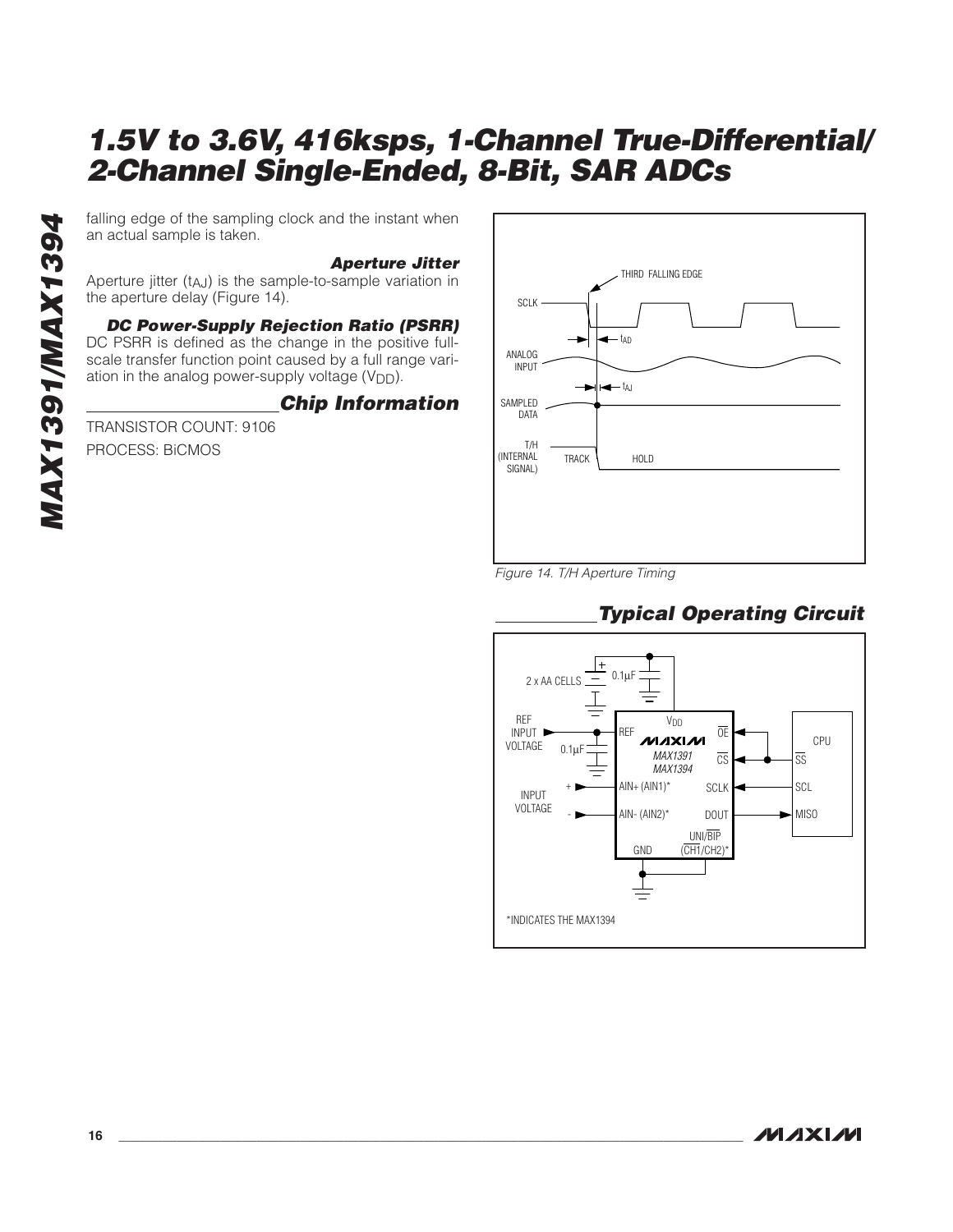## **Pin Configurations**



## **Package Information**

For the latest package outline information and land patterns, go to **www.maxim-ic.com/packages**. Note that a "+", "#", or "-" in the package code indicates RoHS status only. Package drawings may show a different suffix character, but the drawing pertains to the package regardless of RoHS status.

| <b>TYPE</b><br><b>DACK</b> | <b>PACKAGE CODE</b> | TNT NO.<br>זרזר<br>a∷UM⊢N' |  |  |
|----------------------------|---------------------|----------------------------|--|--|
| $1 - N$                    | .000                | 0.107                      |  |  |